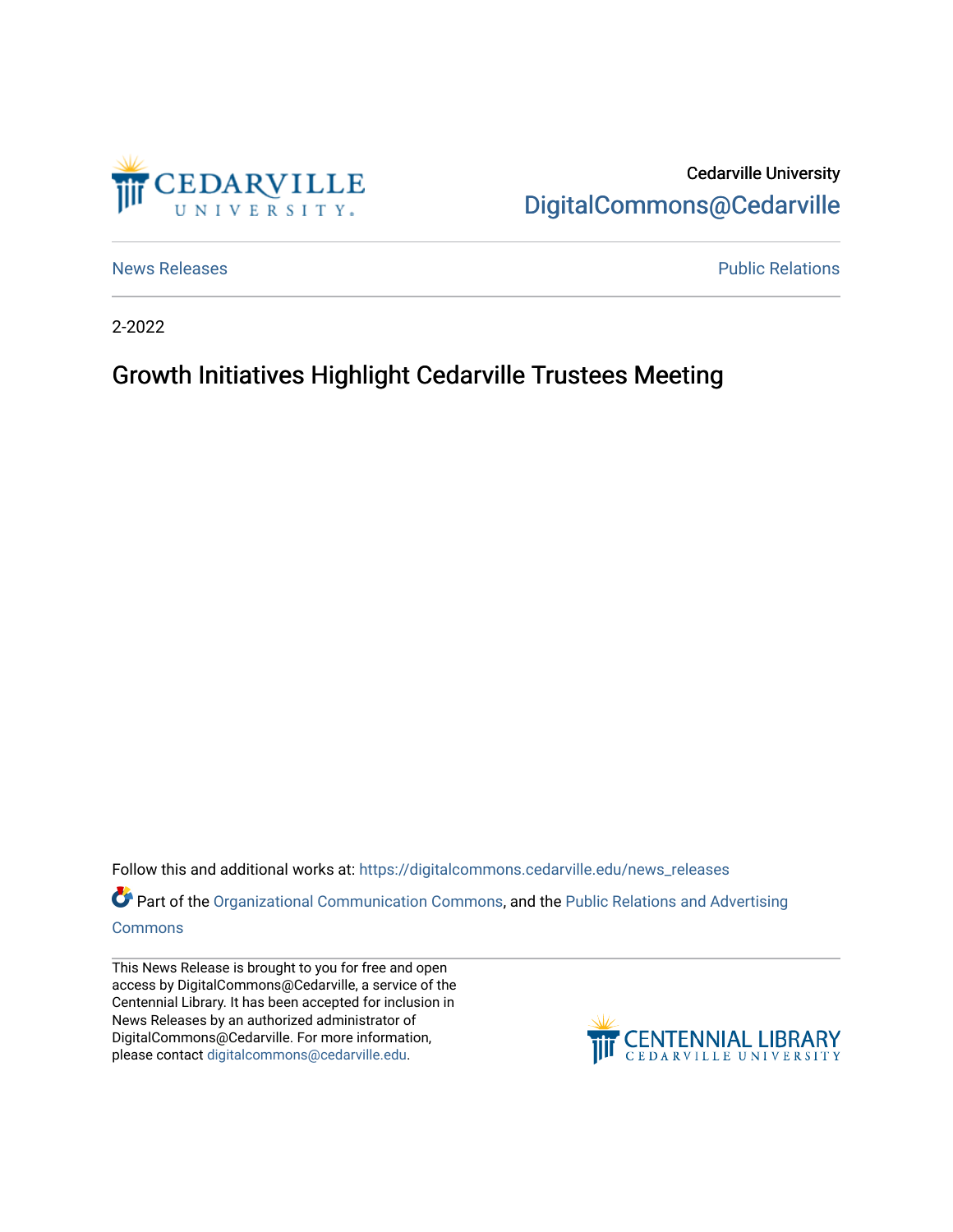#### **FOR IMMEDIATE RELEASE February 7, 2022**

**CONTACT:** Mark D. Weinstein Executive Director of Public Relations [937-766-8800](tel:937-766-8800) (o) [937-532-6885](tel:937-532-6885) (m) [Mweinstein@cedarville.edu](mailto:Mweinstein@cedarville.edu) @cedarvillenews

## **Growth Initiatives Highlight Cedarville Trustees Meeting**

**CEDARVILLE, OHIO --** Two weeks after Cedarville University announced it had received more than \$100 million in commitments toward its *One Thousand Days Transformed comprehensive fundraising* campaign, its board of trustees met on campus and made decisions that will continue the university on a trajectory of growth, energy and excitement.

At its annual January meeting last week, the board approved the construction start date of the Scharnberg Business Center, a new Doctor of Nursing Practice degree program and the 2022-23 budget. In addition, the board approved the hiring of five faculty members and granted tenure or promotion to 16 faculty members.

The trustees also heard reports that total campaign commitments were nearing \$103 million as of January 28, and reservation deposits for the fall 2022 freshman class were up 24% compared to the same time last year.

### **Construction on the Scharnberg Business Center**

Construction of the Scharnberg Business Center — one of seven new facilities that are part of the university's \$125 million *One Thousand Days Transformed* campaign — was approved to begin this fall.

The Scharnberg Business Center will be located between the Stevens Student Center and Dixon Ministry Center near Cedar Lake. When the facility is fully operational, it will become a hub for business, cybersecurity and free enterprise.

Cedarville's school of business — one of the largest schools at the university — will be housed in this 65,700-square-foot building. The Scharnberg Business Center will include a 500-seat classroom with three divisible smaller units for breakout meetings and classes, a state-of-the-art trading room for students' stock acquisition and planning and the Berry Center for Free Enterprise.

In addition to business classes and faculty offices, the university's Center for the Advancement of Cybersecurity will be located on the second floor of the building. Cedarville's cyber operations program is widely known for its excellence, having been certified as a National Center for Academic Excellence in Cyber Operations (CAE-CO) by the National Security Agency. Cedarville is one of 22 universities in the country to hold this prestigious designation. Also, the university's computer science program is accredited by the Computing Accreditation Commission of ABET, and the computer science program with a cyber operations specialization has ABET cybersecurity accreditation, among the first in the nation to be granted this type of professional-level approval.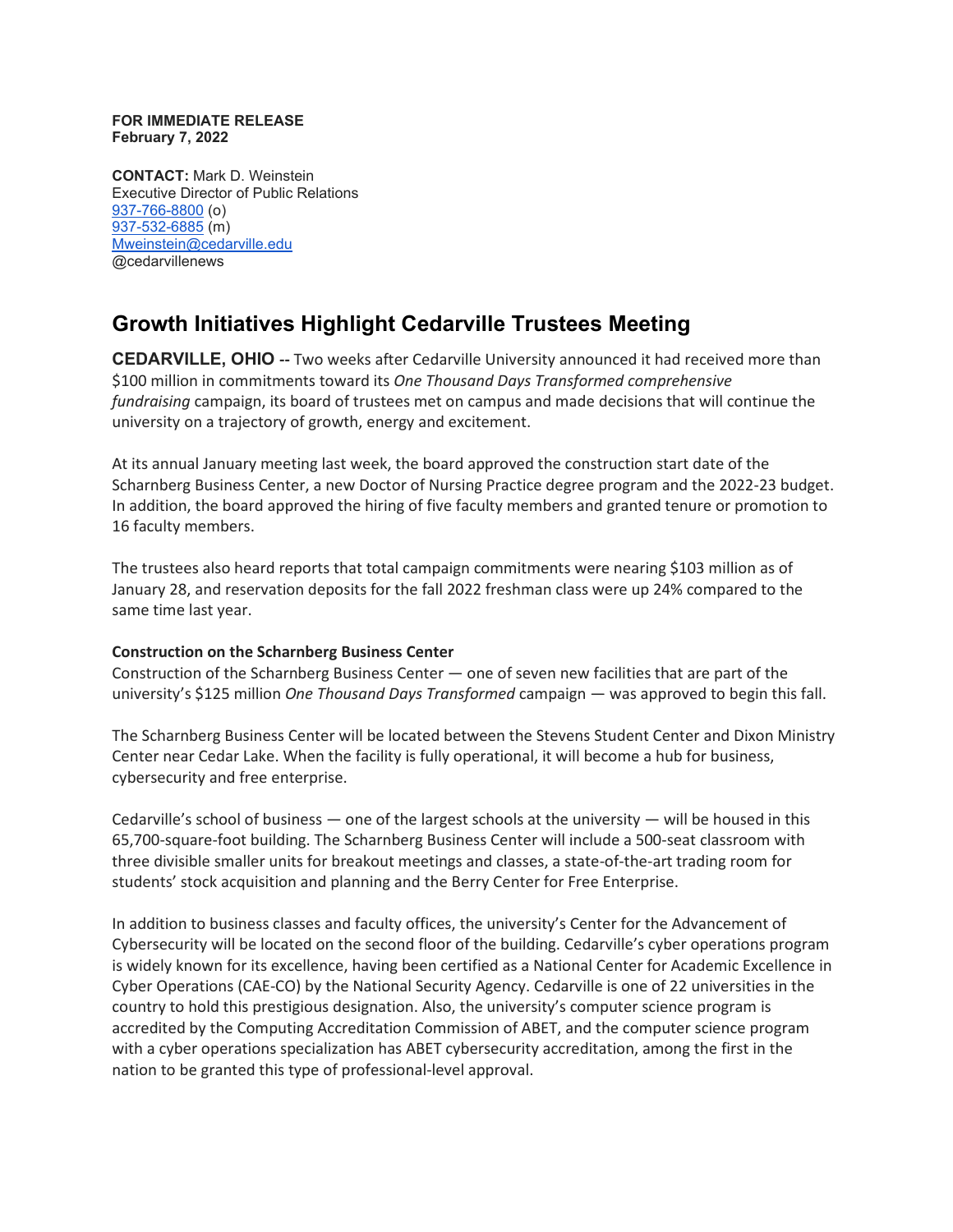#### **Doctor of Nursing Practice**

With nurse practitioner positions expected to grow 45% by 2029, university leadership recommended, and the board approved, implementing a Doctor of Nursing Practice (D.N.P.) degree. According to data provided by the university, D.N.P. applications grew nationally by 39% between 2017 and 2020, and nursing organizations are working toward making the D.N.P. the required degree to enter advanced nursing practice. Cedarville currently prepares Family Nurse Practitioners and Pediatric Nurse Practitioners for licensure at the master's level.

To provide flexibility for nurses with varying educational backgrounds and interests, trustees approved three entry options for future D.N.P. students. Students in the program can choose the postgraduate model (35-38 credit program), the B.S.N. to D.N.P. program (75-79 credits) or the postgraduate to APRN certificate (70 credits).

Cedarville will also add a Global Public Health Certificate program. The university will now seek the necessary external approvals for these new programs.

### **2022-23 Budget**

Cedarville's approved budget will increase 5.5% to \$111.1 million. This budget is driven by strong enrollment growth, even with declining national trends among private and public universities and amid a global pandemic. Cedarville has seen continued growth in its undergraduate and graduate programs with 14 consecutive record enrollments.

Undergraduate students will pay \$34,498 for tuition next year, a modest increase of 3.9% driven by inflationary pressures. For students who pursue a professional degree in pharmacy, tuition will rise to \$40,018, which is still one of the lowest costs among pharmacy programs at Ohio's private universities. All other graduate programs will see an increase of 4%.

Prioritizing the importance of the campus experience for personal and spiritual development, the trustees slightly increased annual room charges by \$184 and \$138 for board. The 2022-23 cost for room and board will be \$8,400, which remains one of the lowest room and board rates among Ohio's colleges and universities.

### **Faculty Hires**

The hiring of the following four faculty members was approved:

• **Genna Fusco, M.Ed., ATC,** assistant professor of athletic training. Fusco earned her master's degree in kinesiology from Bowling Green State University and bachelor's degree in athletic training from Heidelberg University. Prior to joining Cedarville's faculty, she was an athletic trainer with P.T. Services Rehabilitation, Inc., in Tiffin, Ohio. Fusco will be a part of the teaching team for Cedarville's new master of athletic training program, which will enroll its first cohort in June.

• **Nathan Harris, M.Div.,** assistant professor of biblical studies. Harris earned his Master of Theology and Master of Divinity degrees from Midwestern Seminary. His bachelor's degree in youth ministry is from Malone University. Prior to joining Cedarville's faculty, Harris was the director of institutional relations at Midwestern Seminary.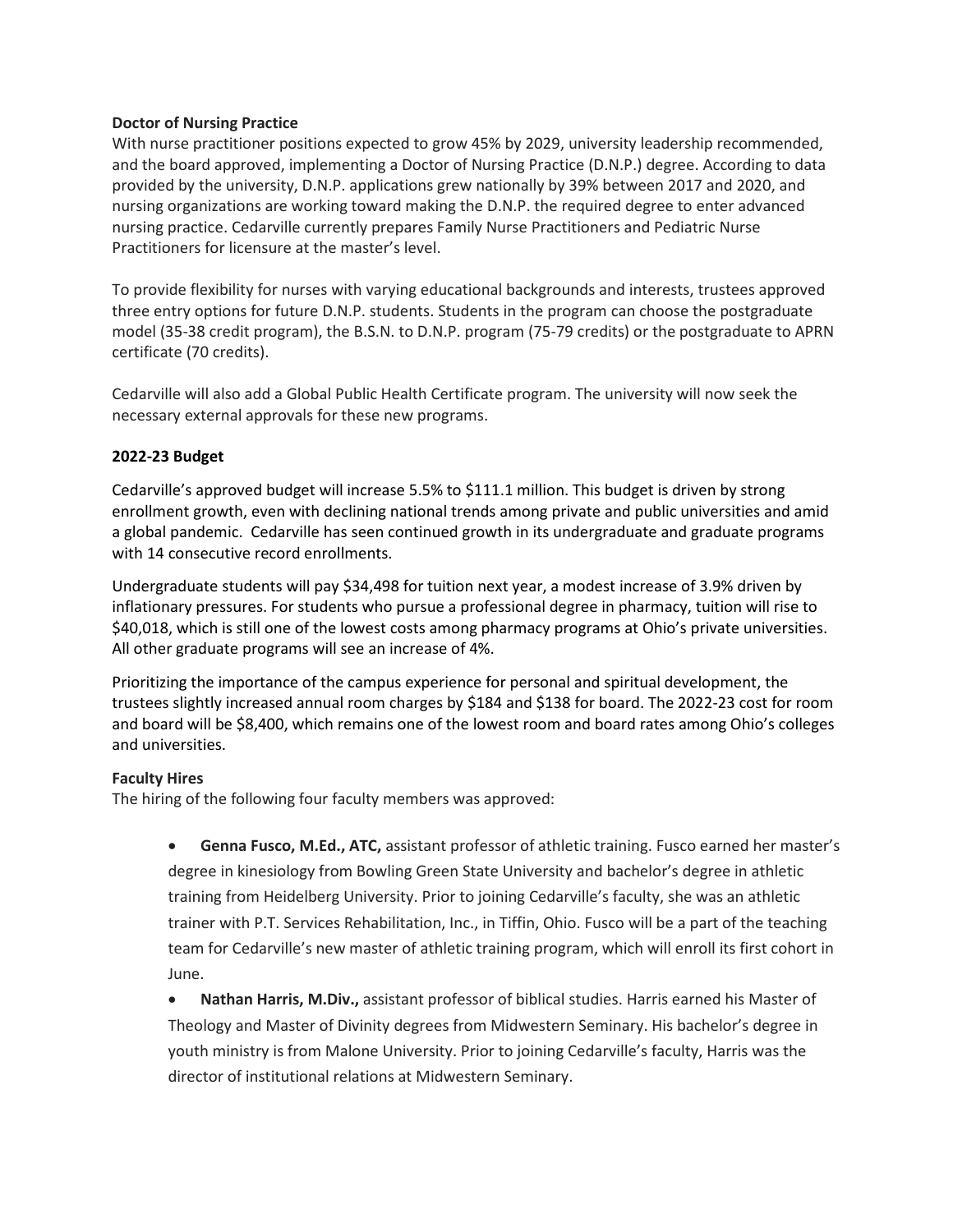• **Faye Hodgin, M.P.A.,** associate professor of physician assistant studies and director of clinical education for the PA program. Hodgin earned a Master of Physician Assistant Studies from the Arizona School of Health Sciences at A.T. Still University. She earned a pair of bachelor's degrees — sports medicine and physician assistant — from Trevecca Nazarene University. Prior to joining the Cedarville faculty, she was a health consultant at Sullivan Consulting in Glendale, Arizona. Cedarville's developing PA program is slated to enroll its first cohort in May 2023.

• **Ronni Kurtz, Ph.D.,** assistant professor of theology. Kurtz earned his Ph.D. in systematic theology from Midwestern Seminary. He also earned a master's degree in pedagogy and Master of Divinity from Midwestern and a bachelor's degree in biblical studies from Southwest Baptist University. Prior to joining Cedarville's faculty, Kurtz was an assistant professor of Christian studies at Midwestern Seminary.

• **Hema Jayaseelan, Ph.D., P.E.,** assistant professor of civil engineering. Jayaseelan earned her Ph.D. and master's degree in civil engineering from Oklahoma State University. Her undergraduate degree in civil engineering was earned at Anna University in India. Prior to joining Cedarville's faculty, Jayaseelan was a structural engineer III at Freese and Nichols in Fort Worth, Texas. She has also held engineering positions at companies in the United Kingdom and Kansas City, Missouri.

#### **The following faculty members were granted tenure:**

- **Jeffrey Bates, Pharm.D.,** associate professor of pharmacy practice and dean of the school of pharmacy
- **Justin Cole, Pharm.D.,** associate professor of pharmacy practice and director of the Center for Pharmacy Innovation
- **Joshua Kira, Ph.D.,** assistant professor of philosophy and theology and Bible minor coordinator
- **Michael Mendel, Ph.D.,** professor of zoology
- **Rebekah Priebe, M.F.A.,** assistant professor of theatre
- **Nina Sekerak, Ph.D.,** assistant professor of chemistry

### **The following faculty members were granted promotion:**

- **Jeffrey Bates, Pharm. D.,** to professor of pharmacy practice
- **Melissa Burns, M.D.,** to associate professor of biology
- **Aleda Chen, Pharm. D.,** to professor of pharmacy practice
- **Daniel Clark, M.A.,** to professor of English
- **Daniel DeWitt, Ph.D.,** to professor of applied theology and apologetics
- **Glen Duerr, Ph.D.,** to professor of international studies
- **Joshua Kira, Ph.D.,** to associate professor of philosophy and theology
- **Rebekah Priebe, M.F.A.,** to associate professor of theatre